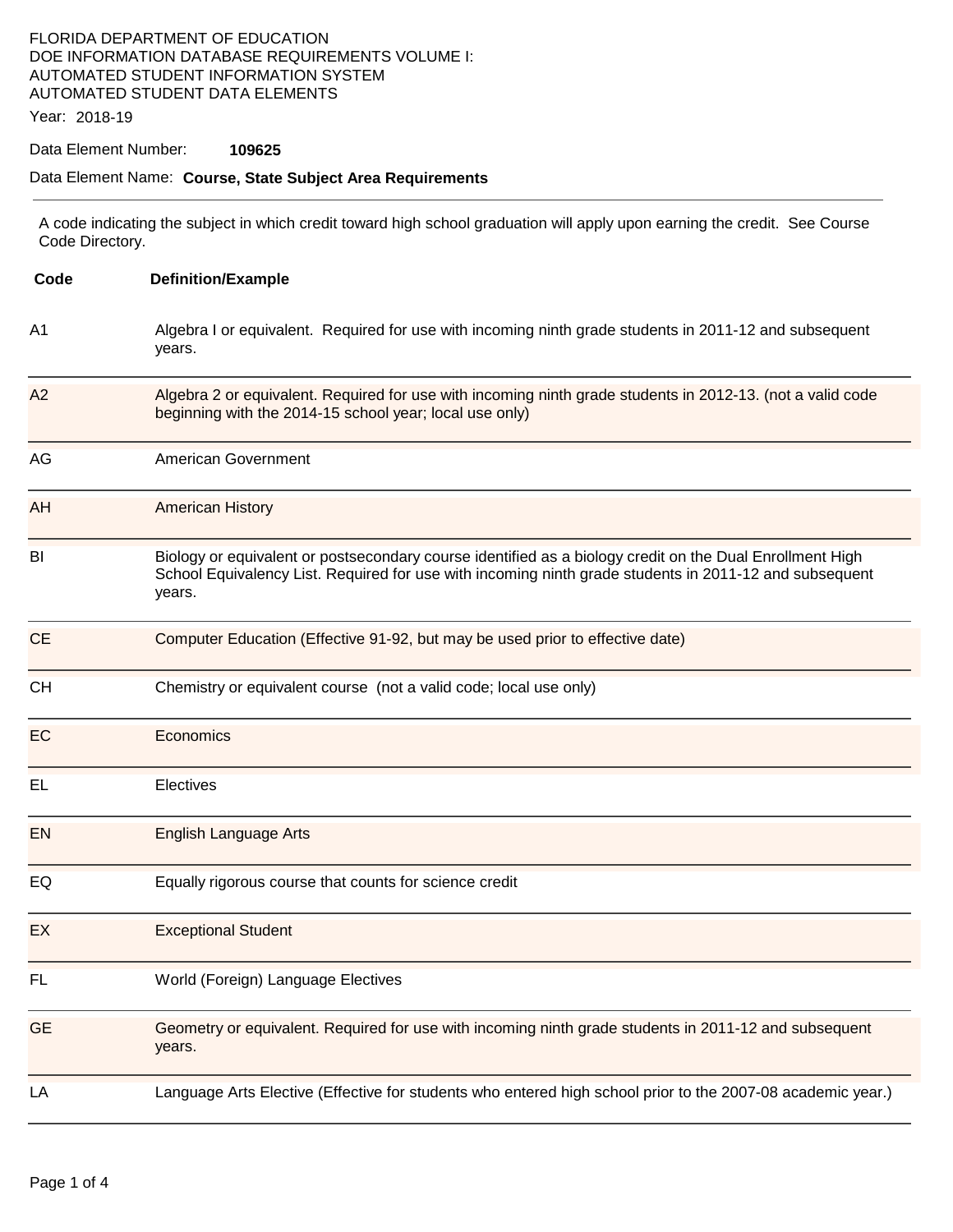#### Data Element Name: **Course, State Subject Area Requirements**

| <b>LM</b>      | Life Management Skills (Effective for students who entered high school prior to the 2007-08 academic year.)                                                                                                                                                                                                                                                                                                 |  |
|----------------|-------------------------------------------------------------------------------------------------------------------------------------------------------------------------------------------------------------------------------------------------------------------------------------------------------------------------------------------------------------------------------------------------------------|--|
| MA             | <b>Mathematics</b>                                                                                                                                                                                                                                                                                                                                                                                          |  |
| <b>NC</b>      | <b>Non Credit</b>                                                                                                                                                                                                                                                                                                                                                                                           |  |
| PA             | Practical Arts with artistic content                                                                                                                                                                                                                                                                                                                                                                        |  |
| <b>PE</b>      | <b>Physical Education</b>                                                                                                                                                                                                                                                                                                                                                                                   |  |
| PF             | <b>Performing Fine Arts</b>                                                                                                                                                                                                                                                                                                                                                                                 |  |
| <b>PH</b>      | Physics or equivalent course (not a valid code; local use only)                                                                                                                                                                                                                                                                                                                                             |  |
| S <sub>3</sub> | Integrated Science 3; upon conclusion of the three-course Integrated Science (courses 2002400, 2002420,<br>and 2002440) or honors (2002410, 2002430, and 2002450) series. A graduation code of S3 indicates that a<br>student has earned credits toward Biology, Chemistry or Physics, and an equally rigorous science credit<br>toward high school scholar designation. (not a valid code; local use only) |  |
| <b>SC</b>      | Science (Not a valid code beginning with the 2015-16 school year; local use only.)                                                                                                                                                                                                                                                                                                                          |  |
| SS             | Social Studies Elective (Effective through school year 1314)                                                                                                                                                                                                                                                                                                                                                |  |
| <b>SV</b>      | Half Science and Half career and technical education (Effective school year 0708 through 1213)                                                                                                                                                                                                                                                                                                              |  |
| VO             | Career & Technical (excluding courses coded PA)                                                                                                                                                                                                                                                                                                                                                             |  |
| <b>WH</b>      | <b>World History</b>                                                                                                                                                                                                                                                                                                                                                                                        |  |

Students entering ninth grade on or after the 2007-08 school year may use Performing Fine Arts (PF) or Practical Arts with Artistic Content (PA) to meet graduation requirements as defined in section 1003.4282(3)(e), Florida Statutes as follows: "One credit in fine or performing arts, speech and debate, or a practical arts course that incorporates artistic content and techniques of creativity, interpretation, and imagination." A listing of courses that meet the PA definition can be found in the Course Code Directory.

Courses in the Social Studies section of the Course Code Directory which meet specific graduation requirements will be coded to match the graduation requirement which they address: EC - Economics, WH - World History, AH - American History, and AG - American Government.

Courses in World Languages should be coded as World Language (FL)

Beginning with the 2011-12 year, it is mandatory to use the codes A1, BI, or GE for the incoming 9th grade cohort for Mathematics and Science courses listed as Algebra 1 (or equivalent), Biology (or equivalent), Geometry (or equivalent) in the Course Code Directory.

Courses in Science should be coded with EQ with the exception of the Biology Course that is coded with BI. Section 1003.4282(1)(3)(C), F.S. A student must earn one credit in Biology I and two credits in equally rigorous courses (EQ).

| Length: |  |
|---------|--|
|         |  |

**Data Type:** Alphabetic

**Year Implemented:** 9192

Page 2 of 4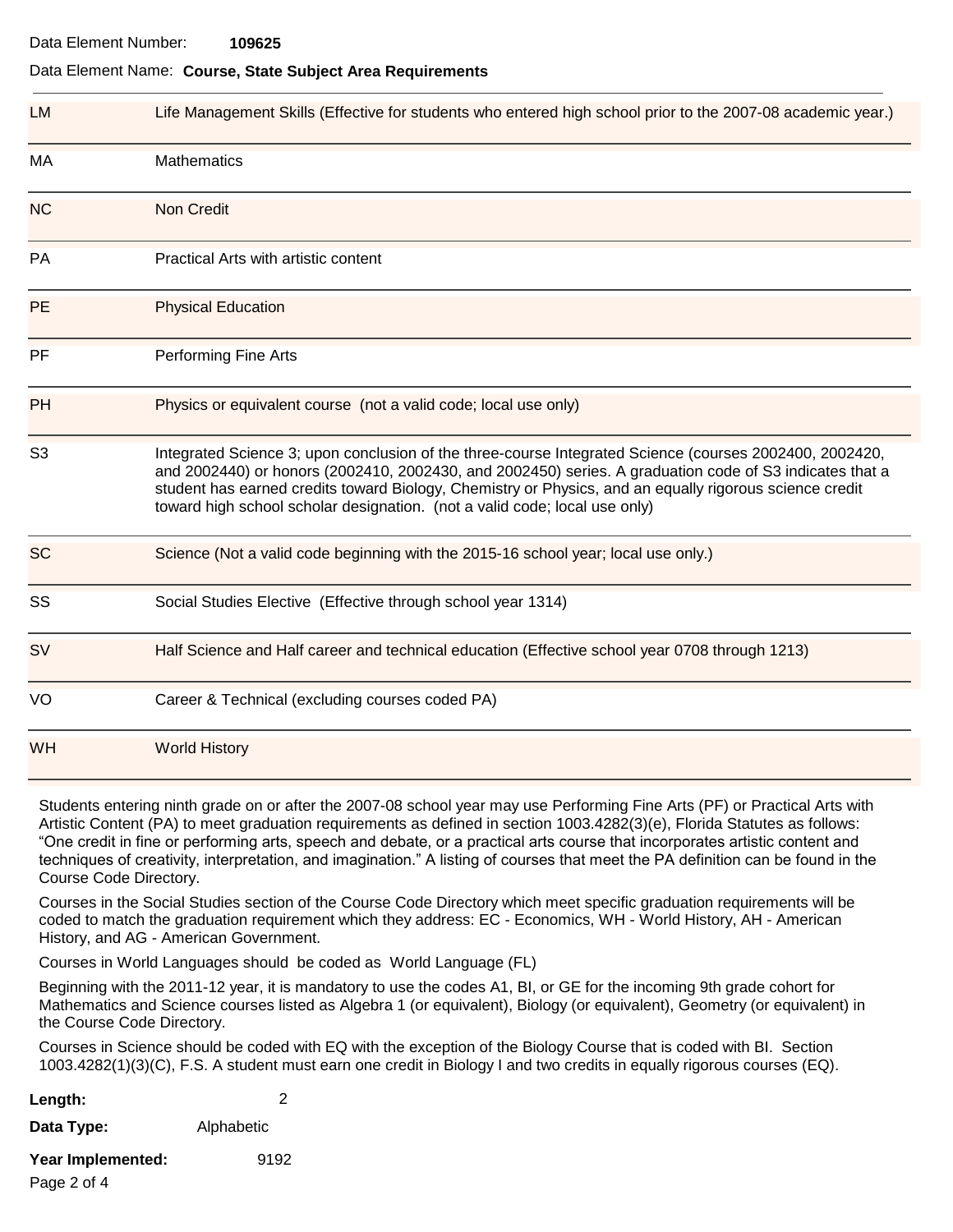# Data Element Name: **Course, State Subject Area Requirements**

| <b>State Standard:</b>  | Yes          |  |
|-------------------------|--------------|--|
| Use Types:              |              |  |
| State Reporting:        | Yes          |  |
| Local Accountability:   | Yes          |  |
| <b>FASTER:</b>          | Yes          |  |
| Migrant Tracking:       | N٥           |  |
| <b>Required Grades:</b> | 06-12, Adult |  |

### **Programs Required:**

All Programs

### **Formats Required:**

Student Course Transcript Information DB9 39x

#### **Surveys Required:**

Survey 5 Yes

### **Appendixes:**

None

# **Description of Changes:**

| 7/1/2017   | Codes             | Updated definition to codes A1, BI, EN and GE.                                                                                                         |
|------------|-------------------|--------------------------------------------------------------------------------------------------------------------------------------------------------|
| 10/24/2015 | <b>Notes</b>      | Added note                                                                                                                                             |
| 10/24/2015 | Codes             | Code 'SC' not a valid code beginning with the 2015-16 school year;<br>local use only                                                                   |
| 7/1/2015   | <b>Notes</b>      | Updated first note and deleted those pertaining to Art, half credit<br>and Life Management.                                                            |
| 7/1/2015   | Codes             | Updated definition to codes A2, BI, FL and LA                                                                                                          |
| 2/13/2015  | Codes             | Included language for Code A2 which is for local use only now.                                                                                         |
| 7/1/2014   | Codes             | Revised Codes CH, PH and S3 to non-valid codes and local use<br>only.                                                                                  |
| 10/16/2013 | Codes             | Removed Obsolete Section and revised codes FL, SS, SV and S3.                                                                                          |
| 9/12/2013  | Codes             | Reinstated code EC as a valid code.                                                                                                                    |
| 9/9/2013   | Codes             | Moved Code CE to the Obsolete Section. Reinstated Code SS as<br>a valid code. Deleted (For local use only) language for Code EL.                       |
| 9/9/2013   | <b>Notes</b>      | Deleted note: Code EL should be converted to spaces prior to<br>state processing.                                                                      |
| 8/26/2013  | <b>Notes</b>      | Revised note regarding code SV to include effective year through<br>1213.                                                                              |
| 8/26/2013  | Codes             | Added new codes and moving old ones to the obsolete section.                                                                                           |
| 6/1/2012   | <b>Notes</b>      | Changed "Foreign" to "World" in notes.                                                                                                                 |
| 6/1/2012   | Codes             | Added code A2. Revised code LM to apply only to students who<br>entered high school prior to 2007-2008.                                                |
| 6/1/2011   | <b>Definition</b> | Delete "successful completion of the course" and replace with<br>"earning the credit."                                                                 |
| 6/1/2011   | <b>Notes</b>      | Deleted the note regarding coding of Mathematics and Science<br>courses and added note regarding coding of Algebra 1, Biology<br>and Geometry courses. |
| 6/1/2011   | Codes             | Added word "World" to code FL.                                                                                                                         |
| 6/1/2011   | Codes             | Added three codes: A1, GE and BI.                                                                                                                      |